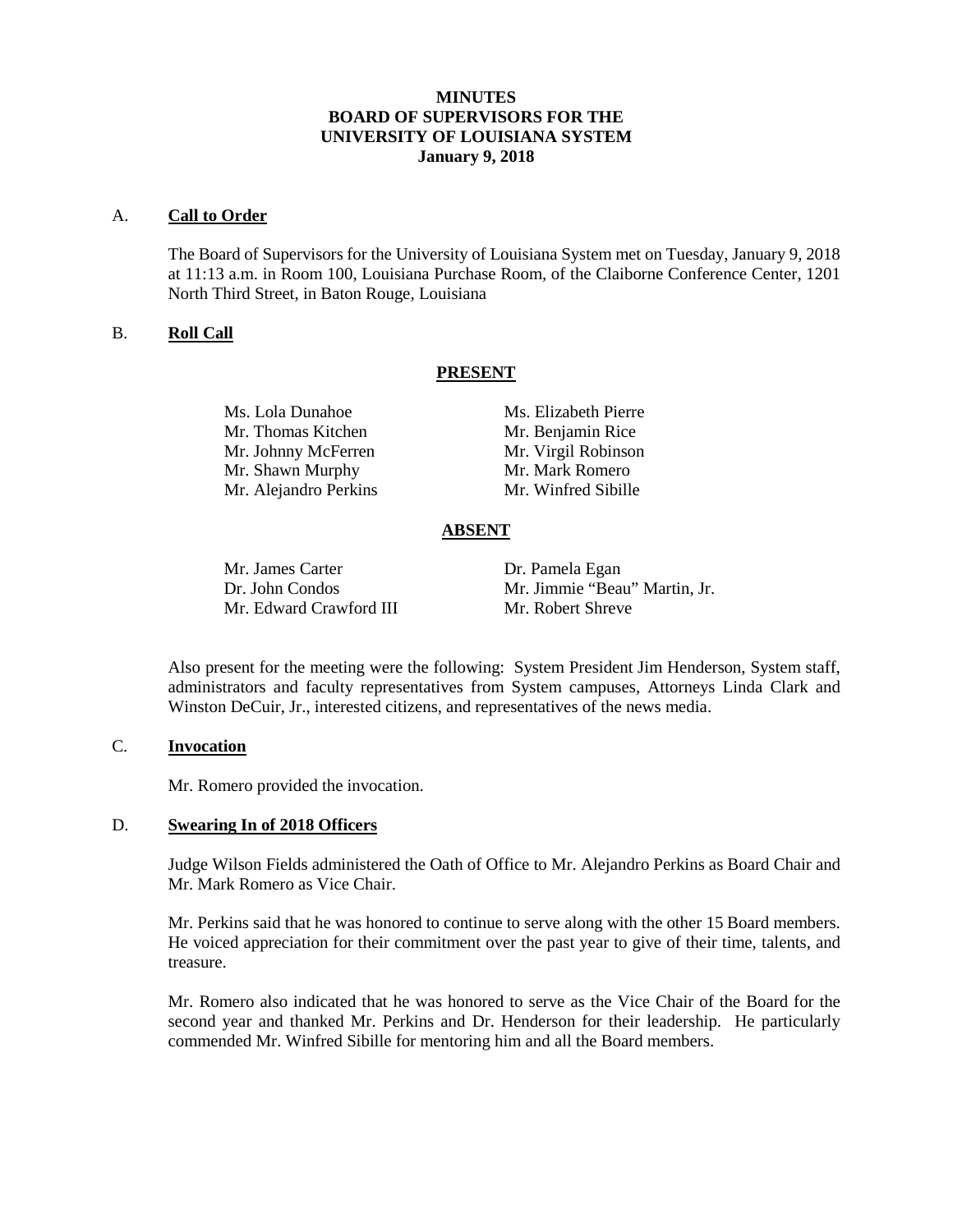E. University of Louisiana at Monroe's request that the Board of Supervisors for the University of Louisiana System, on behalf of University of Louisiana at Monroe, initiate legal action against Turner Food Systems, LLC, seeking payment of all unpaid commissions due to the University for Fiscal Years 2015-17.

Ms. Linda Clark, Legal Counsel, explained the necessity for the University's request. She said that the Board must be the plaintiff in such legal action as it is not possible for a university to take that action. Mr. Perkins requested that the Board be updated on the progress of the litigation.

Upon motion of Mr. Kitchen, seconded by Mr. Sibille, the Board unanimously voted to approve the following resolution:

*NOW, THEREFORE, BE IT RESOLVED, that the Board of Supervisors for the University of Louisiana System hereby approves University of Louisiana at Monroe's request to initiate in the name of the Board of Supervisors for the University of Louisiana System, and on behalf of ULM, litigation seeking payment of past due commissions from Turner.*

*BE IT FURTHER RESOLVED, that University of Louisiana at Monroe shall obtain final review from UL System staff and legal counsel prior to filing suit.* 

*BE IT FURTHER RESOLVED, that the President of the University of Louisiana at Monroe and/or his designee is hereby designated and authorized to execute any and all documents associated with said litigation by the University of Louisiana System on behalf of University of Louisiana at Monroe.*

*AND FURTHER, that the University of Louisiana at Monroe will keep System staff apprised of the actions taken and will provide the System office with copies of all executed documents for Board files.*

F. Nicholls State University's request for approval to appoint Dr. Velma "Sue" Westbrook as Interim Provost and Vice President of Academic Affairs effective January 4, 2018.

Dr. Jay Clune, President of Nicholls State University, presented the request to the Board.

Upon motion of Mr. Romero, seconded by Mr. Robinson, the Board unanimously voted to approve the following resolution:

*NOW, THEREFORE, BE IT RESOLVED, that the Board of Supervisors for the University of Louisiana System hereby approves Nicholls State University's request for approval to appoint Dr. Velma "Sue" Westbrook as Interim Provost and Vice President of Academic Affairs effective January 4, 2018.*

# G. **SYSTEM PRESIDENT'S REPORT**

President Henderson asked Dr. Jay Clune to update the Board on his first days as President of Nicholls State University. Dr. Clune said that he received a warm welcome from administration, faculty, and staff. He also indicated that he made some leadership changes on campus.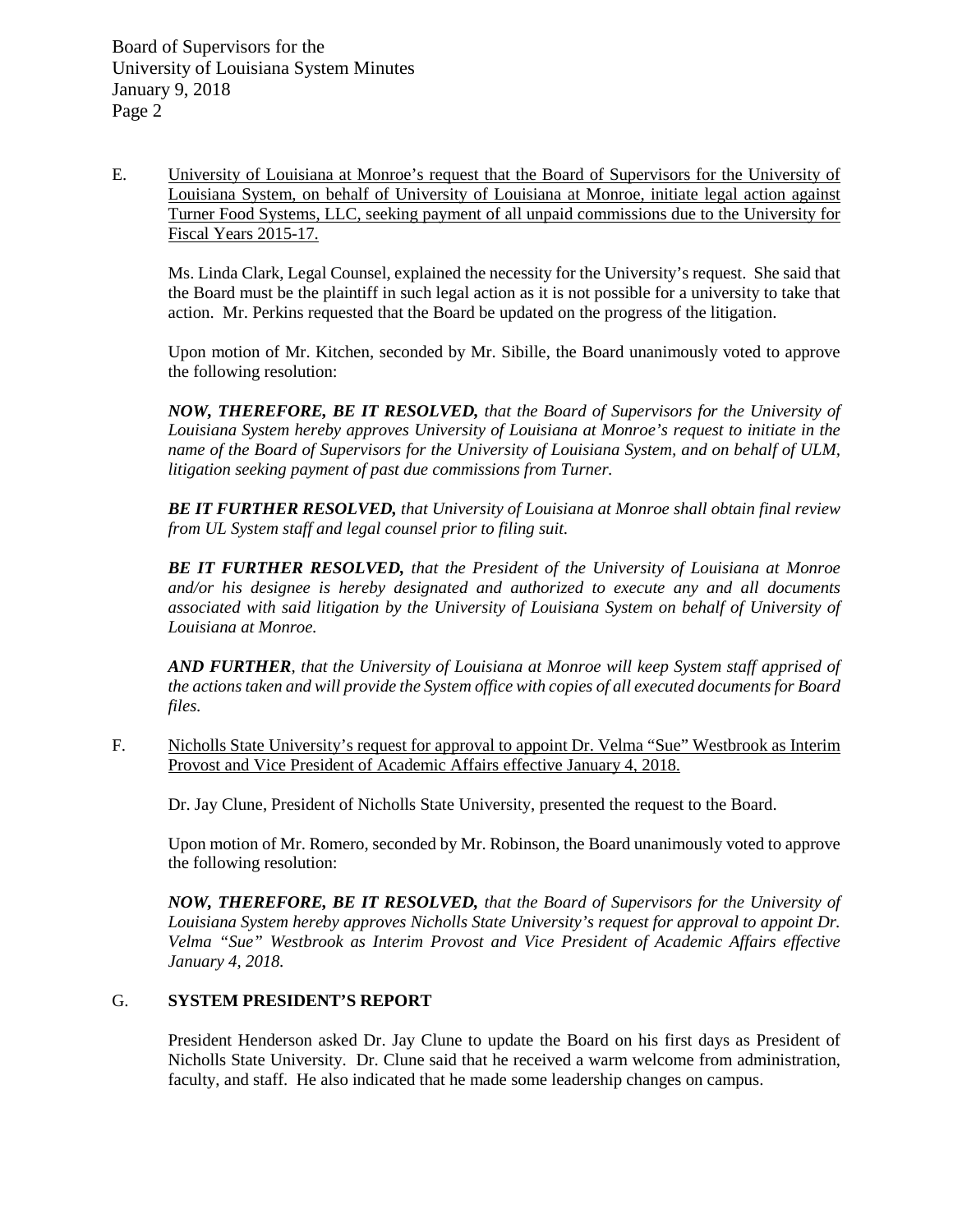Board of Supervisors for the University of Louisiana System Minutes January 9, 2018 Page 3

#### *Personnel Actions*

Dr. Henderson reported that Nicholls State University and the System Office had submitted some personnel action forms, and these were included in their folders. He said that System staff had reviewed all personnel actions and staff recommends approval.

*Upon motion of Mr. Sibille, seconded by Mr. Murphy, the Board unanimously voted to approve the System personnel actions.*

President Henderson introduced Ms. Ashley Carter, J.D., who will soon be joining the System staff as Director of Governmental Affairs. Ms. Carter said that she is excited to join the team and help implement the Strategic Plan.

He also announced that Ms. Cami Geisman is being promoted to Vice President of Communications and Marketing. Ms. Geisman thanked Dr. Henderson and the Board and said that she values Dr. Henderson's focus on communications and branding.

### *For Our Future Conference*

Dr. Henderson updated the Board with the plans for the February 1-2 *For Our Future* Conference to be held on the campus of Southeastern. He reported that close to 350 individuals have already registered to attend, with 36 presenters selected for the breakout sessions. He indicated that Board members and student leaders will also participate in panel discussions during the conference.

#### *ULS Day at the Capitol*

President Henderson said that the 2018 ULS Day at the Capitol is being set for April 11. He encouraged Board members to include the date on their calendars.

### H. **Board Chair's Report**

#### *Standing Committee Assignments*

Mr. Perkins shared that he had appointed the following Board members as Committee Chairs for 2018:

Dr. Pamela Egan – Chair, Academic and Student Affairs Dr. John Condos – Chair, Athletic Mr. Mark Romero – Chair, Facilities Planning Mr. Winfred Sibille – Chair, Finance Ms. Lola Dunahoe – Chair, Grievance Mr. James Carter – Chair, Legislation Mr. Robert Shreve – Chair, Personnel Mr. Shawn Murphy – Chair, Strategy and Performance